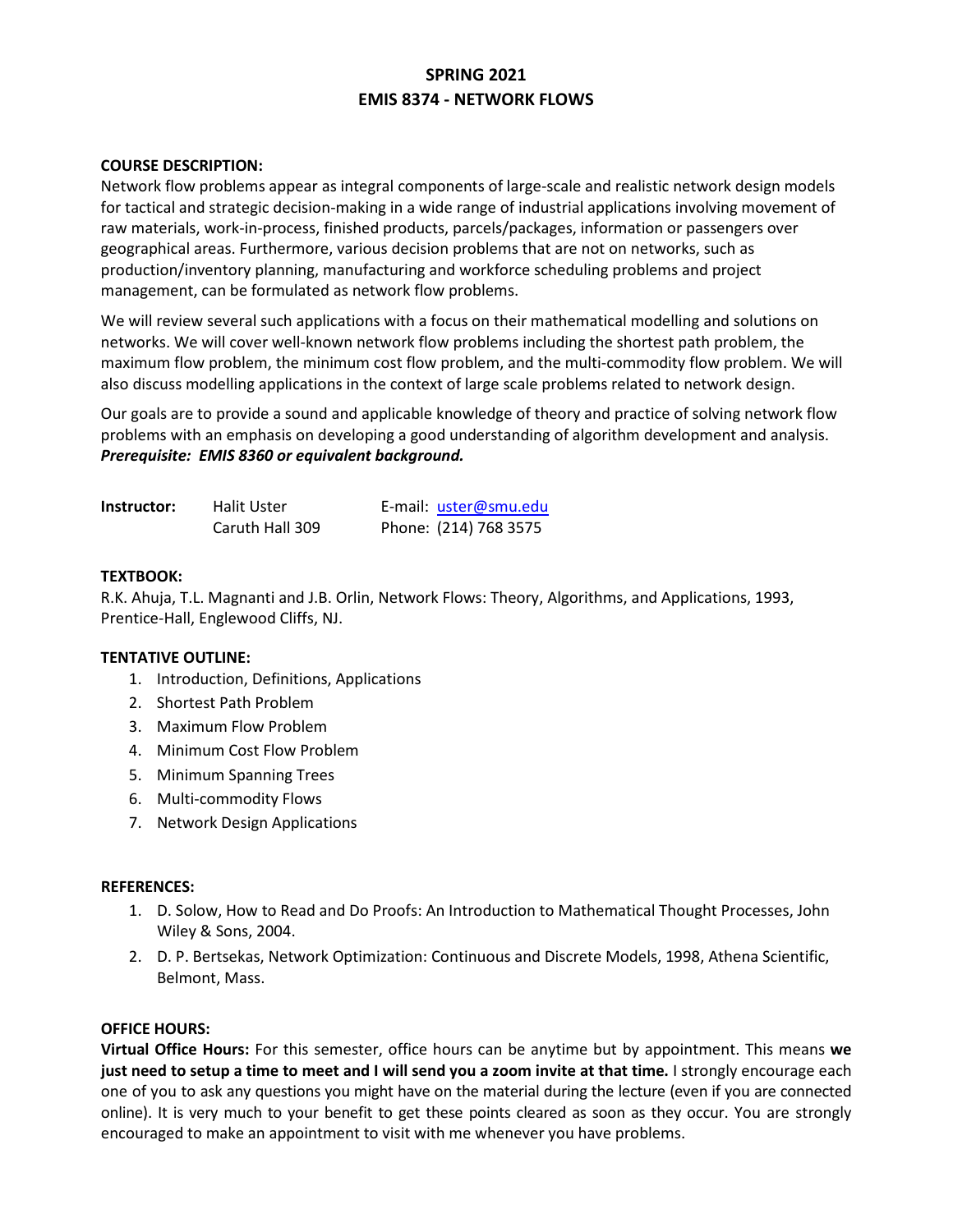#### **GRADING AND TENTATIVE DATES:**

- 25% Exam 1 February 25, Thursday (Online for all)
- 25% Exam 2 April 8, Thursday (Online for all)
- 30% Final Exam May 8, 2019, Saturday, 11:30am (Online for all)
- 20% Course Project

|                       | $[93-100] A$  | $[90-93]$ A- | [87-90) B+  |
|-----------------------|---------------|--------------|-------------|
| <b>Grading Scheme</b> | $[78 - 87] B$ | [75-78) B-   | [72-75) C+  |
|                       | $[62 - 72)$ C | $[59-62)$ C- | $[48-59]$ D |

If you must miss an exam, then I must be notified in advance. If your absence is not approved, then you receive a zero grade for the missed exam.

#### **ONLINE COURSE MANAGEMENT:**

Course materials will be posted on Canvas. These materials will include handouts, study sets, announcements (also via e-mail), grades, and other materials as appropriate. Please check it regularly. Your test grades will be posted on Canvas as well.

#### **OTHER IMPORTANT INFORMATION**

**Disability Accommodations:** Students needing academic accommodations for a disability must first register with Disability Accommodations & Success Strategies (DASS). Students can call 214-768-1470 or visit [http://www.smu.edu/Provost/SASP/DASS](https://www.smu.edu/Provost/SASP/DASS/DisabilityAccommodations) to begin the process. **Once approved and registered, students will submit a DASS Accommodation Letter to faculty through the electronic portal** *DASS Link* **and then communicate directly with each instructor to make appropriate arrangements. Please note that accommodations are not retroactive and require advance notice to implement.**

**Religious Observance:** Religiously observant students wishing to be absent on holidays that require missing class should notify their professors in writing at the beginning of the semester, and should discuss with them, in advance, acceptable ways of making up any work missed because of the absence [\(https://www.smu.edu/StudentAffairs/Chaplain/ReligiousHolidays](https://www.smu.edu/StudentAffairs/Chaplain/ReligiousHolidays) ).

**Excused Absences for University Extracurricular Activities:** Students participating in an officially sanctioned, scheduled University extracurricular activity should be given the opportunity to make up class assignments or other graded assignments missed as a result of their participation. It is the responsibility of the student to make arrangements with the instructor prior to any missed scheduled examination or other missed assignment for making up the work. (Se[e 2020-2021 SMU Undergraduate Catalog](https://catalog.smu.edu/content.php?catoid=51&navoid=4645&hl=%22excused+absences%22&returnto=search) under "Enrollment and Academic Records/Excused Absences.")

**Student Academic Success Programs:** Students needing assistance with writing assignments for SMU courses may schedule an appointment with the Writing Center through Canvas. Students wishing support with subject-specific tutoring or success strategies should contact SASP, Loyd All Sports Center, Suite 202; 214-768-3648[; https://www.smu.edu/sasp.](https://www.smu.edu/sasp)

**Pregnant and Parenting Students:** Accommodations for pregnant and parenting students: Under Title IX students who are pregnant or parenting may request academic adjustments by contacting Elsie Johnson [\(elsiej@smu.edu\)](mailto:elsiej@smu.edu) in the Office of the Dean of Students, or by calling 214-768-4564. Students seeking assistance must schedule an appointment with their professors as early as possible, present a letter from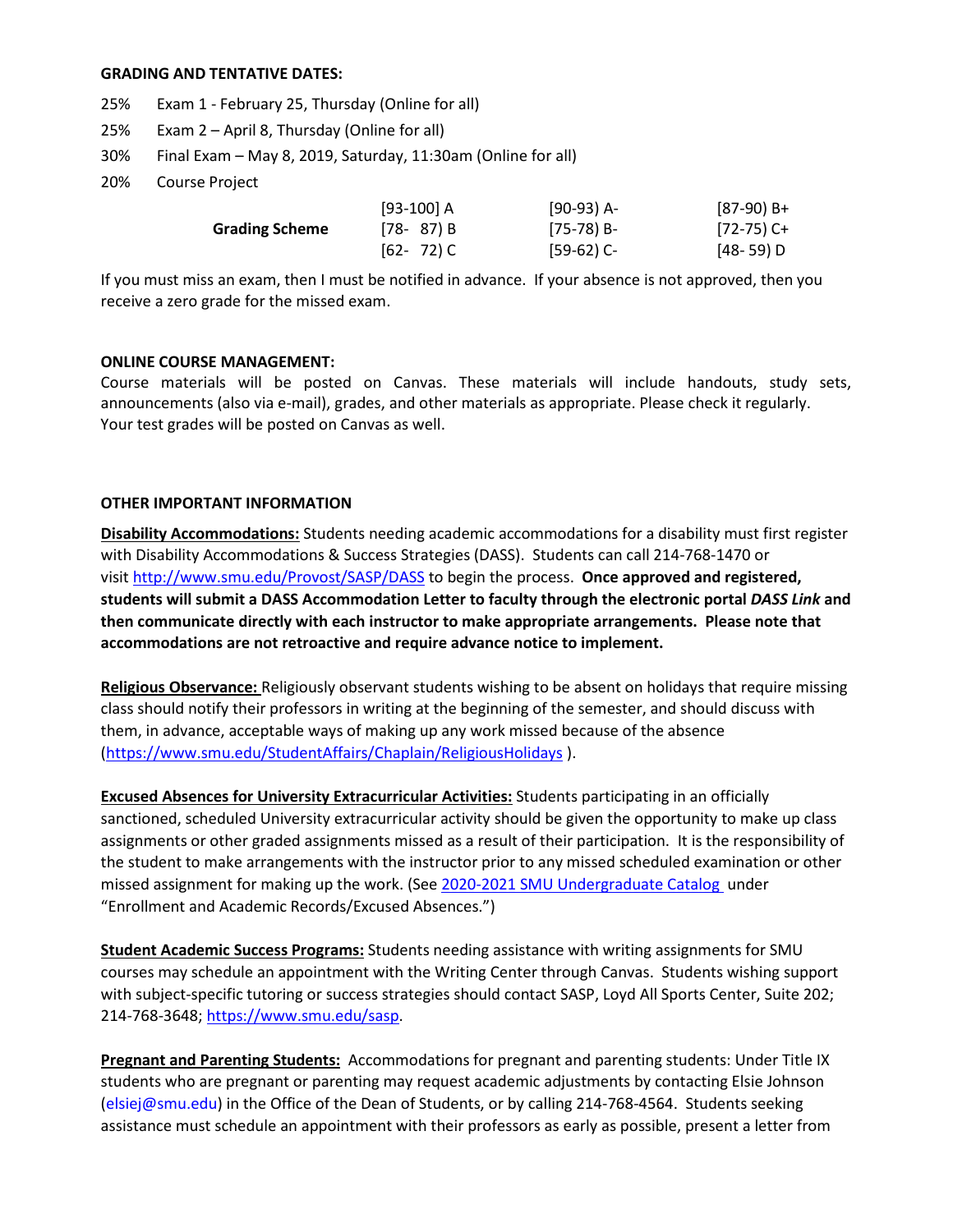the Office of the Dean of Students, and make appropriate arrangements. Please note that academic adjustments are not retroactive and, when feasible, require advance notice to implement.

**Campus Carry Law:** In accordance with Texas Senate Bill 11, also known as the "campus carry" law, following consultation with entire University community SMU determined to remain a weapons-free campus. Specifically, SMU prohibits possession of weapons (either openly or in a concealed manner) on campus. For more information, please see:

[http://www.smu.edu/BusinessFinance/Police/Weapons\\_Policy.](http://www.smu.edu/BusinessFinance/Police/Weapons_Policy)"

**Academic Misconduct:** Academic misconduct of any kind is prohibited by the SMU Student Honor Code. <https://www.smu.edu/StudentAffairs/StudentLife/StudentHandbook/HonorCode> Please print and fill out the attached pledge form as it applies to the fall 2020 semester via email to me [\(uster@smu.edu\)](mailto:uster@smu.edu) by 12:00pm on August 26, Wednesday.

**Covid-19 Attendance Statement:** Students who are experiencing COVID-19 symptoms or who have been notified through contact tracing of potential exposure and need to self-quarantine or isolate must follow the protocols laid out in [SMU's Contact Tracing Protocol](https://www.smu.edu/Coronavirus/Contact-Tracing) (https://www.smu.edu/Coronavirus/Contact-Tracing). To ensure academic continuity, students in these situations will not be penalized and will be provided appropriate modifications to assignments, deadlines, and testing. Please also note that SMUFlex classes might, in rare circumstances, go remote for two-week periods to accommodate COVID-related issues. To ensure these necessary accommodations, affected students must:

Provide as much advance notification as possible to the instructor about a change in circumstances. Students must notify their instructor about a potential absence as well as plans for a return to class. For cases in which students test positive for COVID-19, they should fill out [a CCC form at this link](https://cm.maxient.com/reportingform.php?SouthernMethodistUniv&layout_id=1) (https://cm.maxient.com/reportingform.php?SouthernMethodistUniv&layout\_id=1).

Communicate promptly with the instructor to establish, as necessary, alternative assignments and/or changes to deadlines and exams. Students are then responsible for meeting the expectations laid out in these alternative arrangements.

Continue participation in class via Zoom, as health circumstances permit. Attend class regularly, when not in a situation outlined above, in accordance with safety measures laid out by SMU CAN in the [Pledge to](https://smu.az1.qualtrics.com/jfe/form/SV_2ib3rgSmWNktGvj)  [Protect](https://smu.az1.qualtrics.com/jfe/form/SV_2ib3rgSmWNktGvj) (including wearing masks, maintaining social distancing, and cleaning personal space after class). Inperson participation in SMUFlex classes is required on students' assigned red/blue rotation days except in cases when students are experiencing illness, are in self-quarantine or in isolation.

Students facing multiple or extended COVID-19-related absences or illness can work with the Office of the Dean of Students to consider options such as fully remote learning or medical withdrawal.